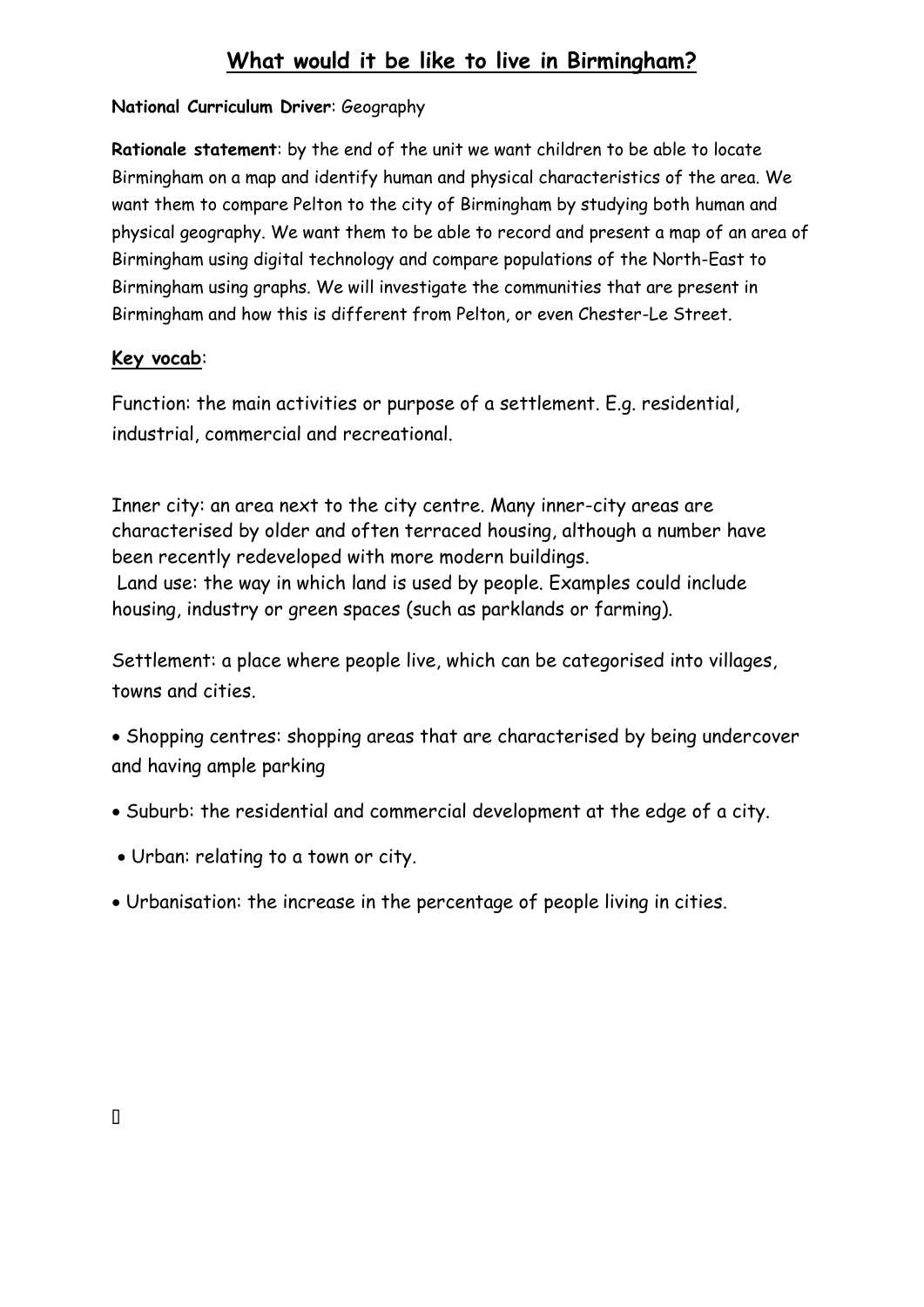## **End point**: explanation of what life is like in Birmingham

**Introduction:** Start with a map of the United Kingdom and locate some key areas – split the UK up into England, Scotland, Wales, N Ireland, Ireland – discuss which countries form the UK.

Give children some post it notes and ask them to label Pelton, London, then Birmingham.

Ask what children know about Birmingham and what they would like to know. Gather together some questions for the next few weeks.

#### **Q1: Where is Birmingham and what is it classed as (city, town, country)?**

 $\Box$  What is the name of this place?

I Where is this place and which other places are near it?

Show children a range of pictures of Birmingham including popular buildings, shops, railway, mosque, church. What do they notice about the area? Introduce the idea of an urban settlement – do you think Birmingham is a city/town/country?

Use Google Maps to locate Birmingham and its surrounding places – identify some suburbs of Birmingham such as Solihull – discuss its classification as a settlement.

**Source:** internet, google maps, photographs

Vocabulary: settlement, location, city, town, urban, urbanisation, suburbs

#### **Q2: What is Birmingham like today?**

Review where Birmingham is and what it is classed as (city). Ask children what they think Birmingham is like and investigate by watching videos and walking around on street view – use different streets to find key aspects of the city and children must navigate their way to different places.

Give children a range of photographs to investigate using Google maps, images and street view – Complete a matching activity linking buildings/areas in the city to key information about them.

**Source**: internet, photographs, google maps

**Vocabulary**: locate, urban, population, man-made, shopping centre, high-rise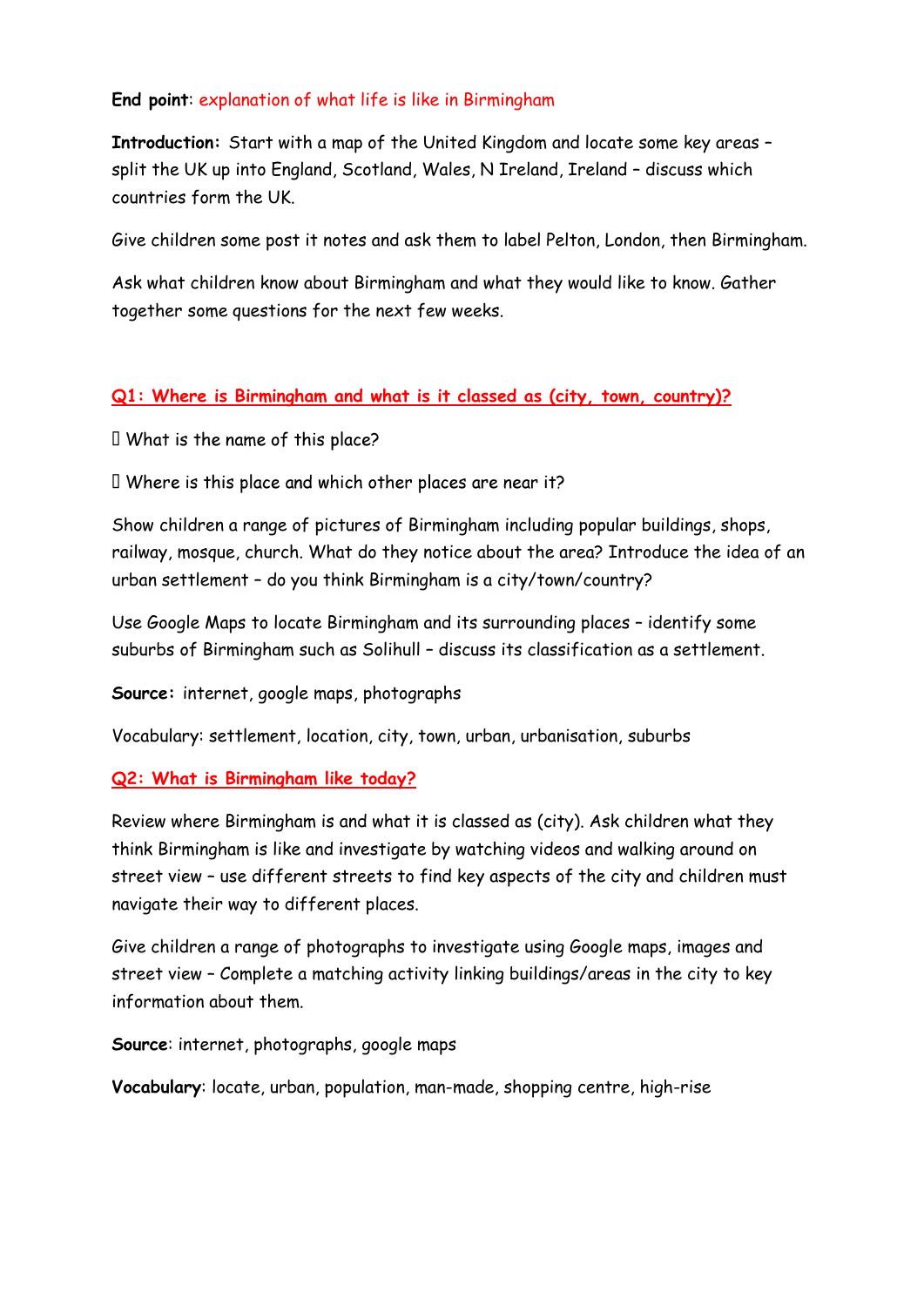#### **Q3: How is Birmingham different to Pelton? (human geography)**

**Talk about the local area and what it is like – ask for children's experiences of Pelton – look at Pelton on a map and discuss the use of the land and how there are many farms and the area is quite rural in comparison to Birmingham. Ask how else it might be different to Birmingham?**

**Discuss differences in bodies of water, population, buildings, local landmarks etc.** 

**Children investigate the following questions and present the information in a table:**

#### **Questions to compare the two areas:**

- I What types of buildings can we find and what are they used for?
- $\Box$  What different types of land-use can we find?
- I Are there any green spaces and what are they used for?
- I Who lives here and what do they do?
- I Are there any local 'landmarks'?
- I What types of transport links can we find?
- How does the population compare?

#### **Q4: Physical geography – Where do Brummies get all of their water from?**

Children locate Pelton using Atlases and Google Maps – ask them to use a key to decide which aspect of the map is water. Discuss the different bodies of water and why the size of the blue on the map is important – what do they think the long thin blue part is, what about the large blue part of the map which we can only see when we zoom out on Google maps?

Talk about which different bodies of water they know about: sea, ocean, river, stream etc.

Now look more closely at Birmingham and ask children to look to see if Birmingham has any bodies of water in the city centre? Discuss which body of water they think it is and show some images of the canals in Birmingham. Explain why they were used in the past and whether this is necessary now.

Children label some of the canals on a map and writing a short explanation as to what they used to be used for and what the canals are used for now.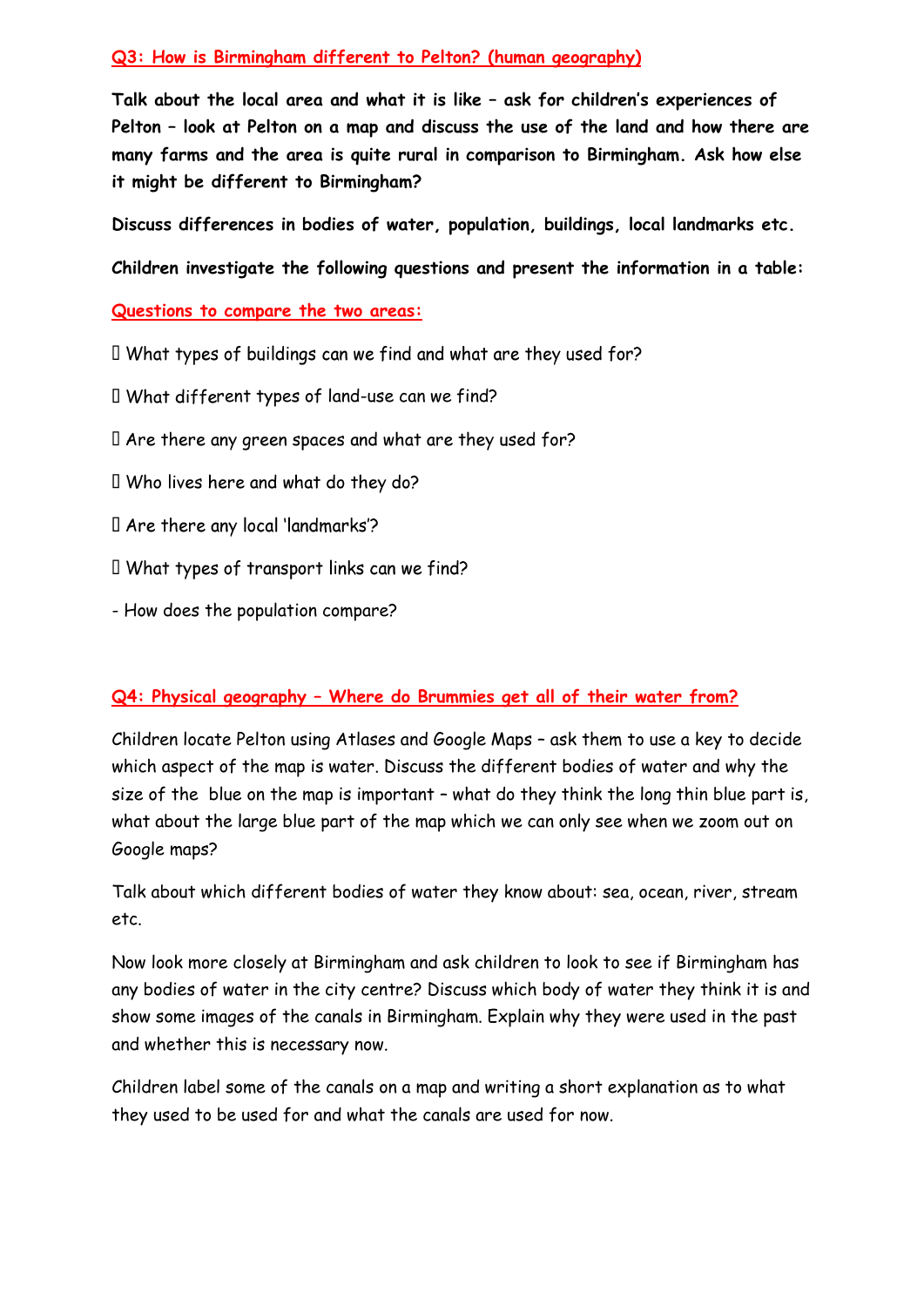**Source**: Google maps, atlases, pictures of canals

**Vocabulary**: canal, body of water, ocean, sea, land -locked

#### **Q5: Which different communities live in Birmingham? (human geography)**

Re-introduce the term community and ask children what they think it means. Discuss the communities that we know about. Explain that often different communities that live in the same area tend to follow one particular culture, or religion. Which religions do they think are popular in Birmingham? Discuss which religions are popular in Pelton. Explain the term multi-cultural and explore this aspect of Birmingham – talk about the proportion of different ethnicities in the city and how this is very different from our local area.

**Children complete a bubble map of different religious communities that co-exist in the city along with pictures of places of worship and populations of such communities.**

**Complete a bar chart showing the different cultures that live in Birmingham.**

**Source**: [www.birmingham.gov.uk,](http://www.birmingham.gov.uk/) images of different communities

**Vocabulary**: community, settlement, multi-cultural, diverse,

#### **Q5: What would Birmingham look like from a birds eye view? (physical geography)**

**Compare a picture of Birmingham city centre to a map view. What is different? Talk about maps being 2d as if a bird is looking from above. Draw a mini 2d map of 3 items on a table for greater understanding. E.g. showing the computer to be one thinner rectangle and a large rectangle for the keyboard.** 

**Talk about the different colours of the map and how to use a key - develop a key for certain aspects of the map.** 

**Children complete a birds eye map of a key part of Birmingham city centre and develop their own key for canals, buildings,** 

**Source**:

**Vocabulary**:

**Fieldwork opportunities**: